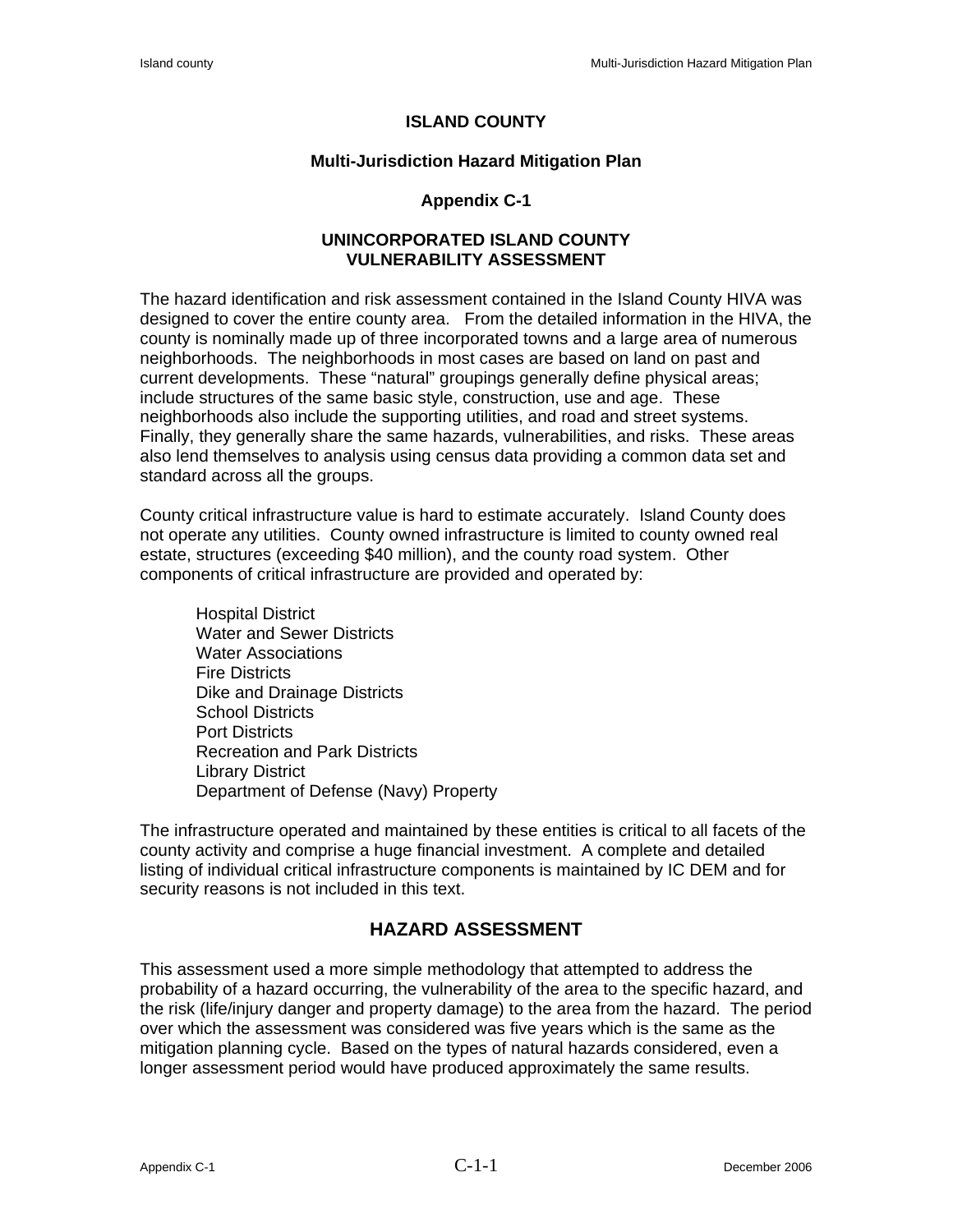The following terms and definitions are based on a similar assessment done by Walla Walla County and adapted to Island County geography, population, economic factors, and hazards.

# **PROBABILITY OF OCCURRENCE**

The probability of occurrence is an adjective Description (High, Medium, Low) of the subjective probability of the specific hazard impacting a specific town or neighborhood. The determination was based on historical data, observations, and trends.

HIGH – There is a great likelihood that the hazardous event will impact the subject area in the next 5 years.

MEDIUM – There is a moderate likelihood that the hazardous event will impact the subject area in the next five years.

LOW – There is little likelihood that the hazardous even will impact the subject area in the next 5 years.

# **VULNERABILITY**

Vulnerability is an adjective Description (High, Medium, Low) of the potential for the hazard to affect the subject area. That is an area on the beach is vulnerable to storm surge flooding while an area removed from the beach by some distance is not as vulnerable. Both areas are probably vulnerable to earthquake or windstorm damage. Vulnerability is related to geographic location, vegetation (forestation), economic activity, population density, and other factors. Vulnerability is not related to the occurrence interval of a hazard (see probability).

HIGH – The population, property, commerce, infrastructure, and services of the subject area are uniformly exposed to the effects of a hazard of potentially great magnitude with a worst-case scenario of wide spread destruction, disruption of services, injury, and loss of life.

MEDIUM - The population, property, commerce, infrastructure, and services of the subject area are uniformly exposed to the effects of a moderate severity hazard or the hazard does not affect all above named factors to the same degree. The scenario would show moderate damage, limited service disruption, and injury, possibly casualties.

LOW – A limited area or segment of the population or property is exposed to the effects of the hazard with limited damage, none or few injuries, and minor service disruption.

### **RISK**

Risk (High, Medium, Low) describes the overall threat posed by a specific hazard impacting a specific town or neighborhood in the next five years. It is a subjective estimate of the combination of probability or occurrence and vulnerability.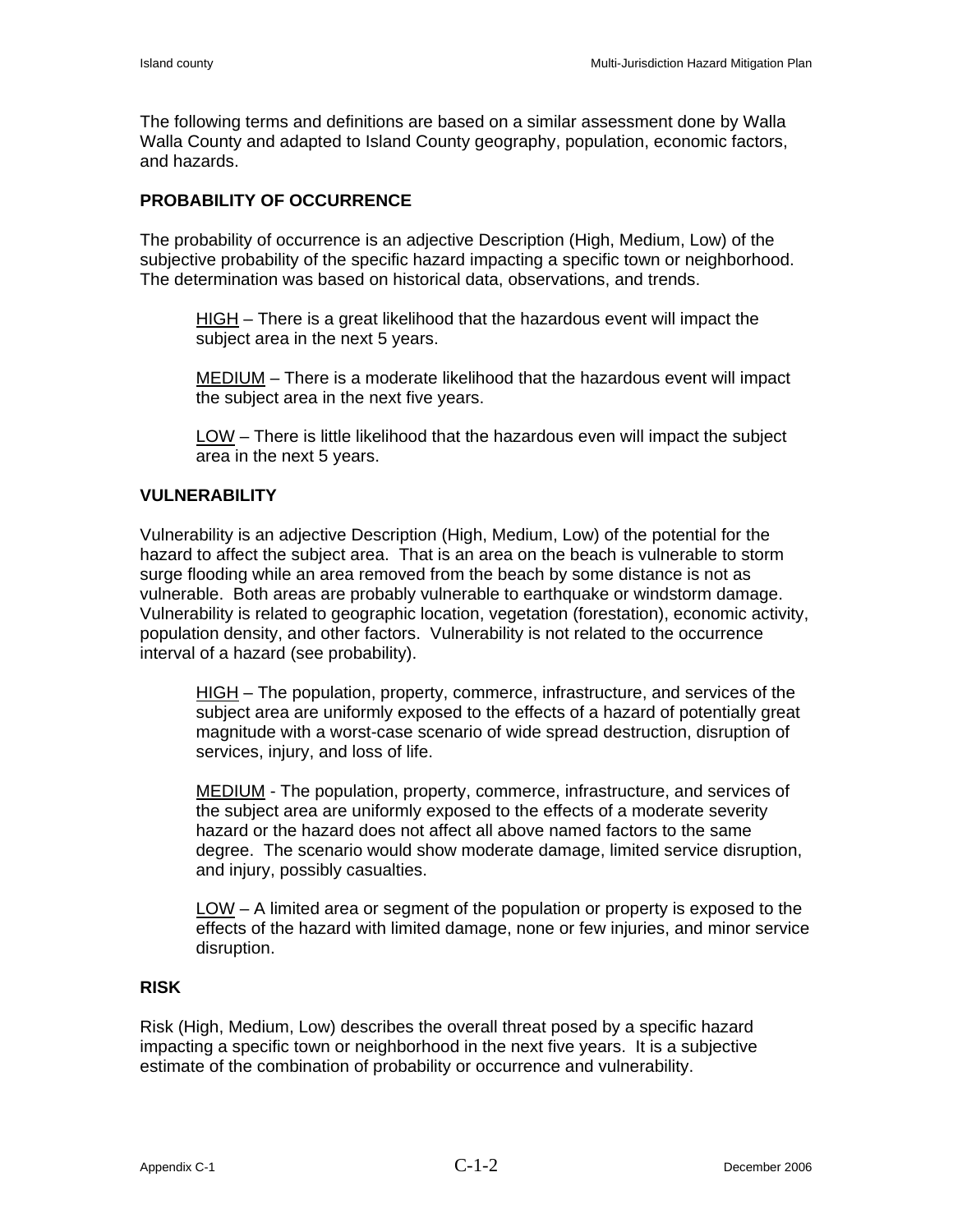HIGH – There is a strong potential for a major disaster caused by the named hazard in the next five years. The threat is significant enough to warrant major program effort to militate against, prepare for, respond to, and recover from the effects of the hazard. This hazard should be a major focus of county mitigation and emergency management efforts in this area.

MEDIUM – There is a moderate potential for a disaster in the next five years. The threat rates moderate emergency management and mitigation priority and should be included in the planning, funding and exercise program

 LOW – There is little potential for disaster in the next five years. The threat is such that the specific effort devoted to mitigation or emergency planning for this hard is last after the high and moderately rated hazards.

#### **SOME CONSIDERATIONS FOR RISK ASSIGNMENT**

The various neighborhoods of the county were analyzed against the natural hazards detailed in the HIVA. Also from the HIVA we find that avalanche and volcanic eruption are very low risk hazards for the county. They were eliminated from the neighborhood analysis. Drought and wildfire were also was not actively included in the analysis – not because they don't pose problems, but because they exist in some degree all over the county all over the county with some exception for Oak Harbor. Mitigation consideration and initiatives will still be considered for drought and wildfire. The comparison between the neighborhood and the hazards was then completed and the list in Appendix 4, Areas at Risk was compiled.

#### **DROUGHT**

It can be said that drought conditions are frequently found in Island County and so overall the probability of drought for any given area is high. The last three years have seen higher temperatures and lower than expected rainfall. The risk to the county caused by drought is low except for those areas where agriculture predominates. An extended drought would lower aquifer recharge rates and raise the risk of saltwater intrusion into some water systems. Saltwater intrusion an also occur because of improper use or uncontrolled growth attached to a specific water system. These are controllable factors.

#### **EARTHQUAKE**

Probability of a quake being felt in Island County is high. The probability that it would be caused by either the South Whidbey fault or the North Whidbey fault is considered moderate. An earthquake affecting Camano Island from either of these faults or others in the area is also a moderate probability.

The vulnerability of Island County Communities to an earthquake is more variable and dependent on the magnitude of the quake. Projections from the HAZUS computer program indicate that for a South Whidbey Fault quake all areas south of Greenbank would be moderately vulnerable. This includes the Southern half of Camano Island.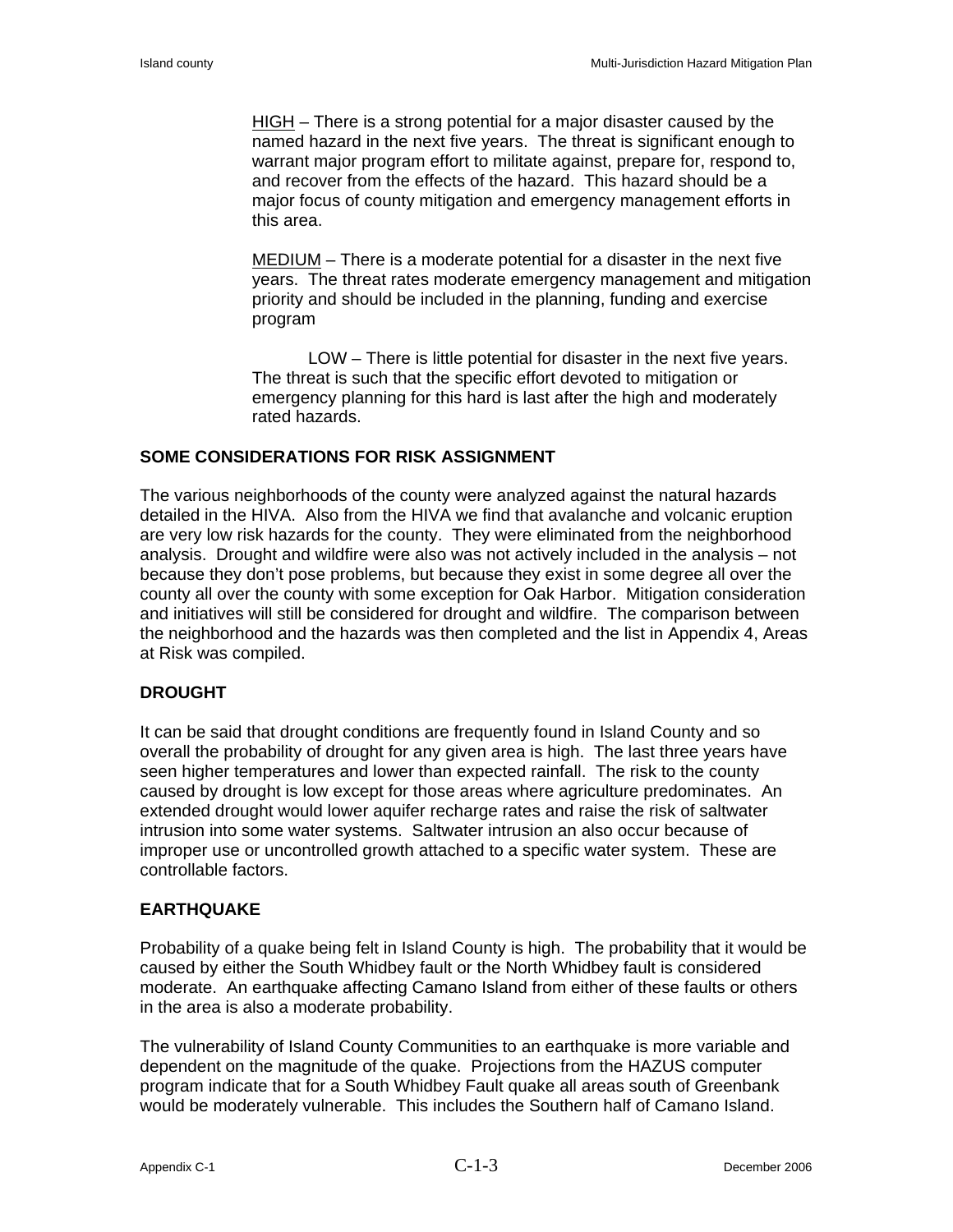Those areas on a line roughly from Langley to Useless Bay would be highly vulnerable to an earthquake. Those areas of Whidbey Island north of Greenbank and the north portion of Camano Island would be considered as having a lower vulnerability. For those earthquakes on the North Whidbey fault complex, the vulnerabilities are basically reversed with Oak Harbor, North Whidbey, and North Camano Island having a high vulnerability.

Earthquake risk closely follows earthquake vulnerability. The more concentrated the population is on or near a fault the higher the risk. For this reason a quake on the South Whidbey Fault places the area of Langley, Freeland, and Clinton south to Scatchet Head, in the high-risk category. The village of Clinton and associated beach communities with the high unstable bluffs would probably be at high risk. For an earthquake on the North Whidbey Fault, Oak Harbor and communities on a line to Mariner's Cove and the Naval Air Station Whidbey Island are in the high-risk area with Coupeville being in a moderate risk position.

# **FLOOD**

As discussed in the HIVA most flooding in Island County is caused by wind-driven tidal surge coupled with high seasonal tides. There is also a history of local flooding after heavy rains but this is limited in occurrence.

In spite of the number of beach level communities in Island County the occurrence of wide area flooding is low. The probability that any one community will be flooded from a combination of factors cannot be rated at less than medium. The following communities are at beach level and have a medium to high probability of localized flooding or wave damage:

|                                                                                                                                                        | whidbey Island                                                                                                                                     |                                                                               |
|--------------------------------------------------------------------------------------------------------------------------------------------------------|----------------------------------------------------------------------------------------------------------------------------------------------------|-------------------------------------------------------------------------------|
| West Beach<br>Patton's Hide-away<br><b>Admiral's Cove</b><br>Ledgewood Beach<br>Lagoon Point<br><b>Bush Point</b><br>Mutiny sands<br>Useless Bay Beach | Sunlight Beach<br>Sandy Hook<br>Scatchet Head<br>Possession Beach<br>Hidden Beach<br>Harrington Lagoon<br><b>Snaklum Point</b><br>Long Point Manor | Columbia Beach<br><b>Brighton Beach</b><br><b>Sandy Point</b><br>Bell's Beach |
|                                                                                                                                                        | <b>Camano Island</b>                                                                                                                               |                                                                               |
| <b>Rocky Point</b><br>Madrona Beach<br><b>Woodland Beach</b><br><b>Onamac Point</b><br>Indian Beach<br>Mabana Shores<br>Summerland Beach               | Saratoga View Walk<br>Pebble Beach<br>Wilkes Gary Hts.<br><b>Tyee Beach</b><br><b>Tillicum Beach</b><br>Camano C.C<br>Driftwood Shores             | Long Beach<br>Juniper Beach                                                   |

which is a controlled by the controller of the controller of the controller of the controller of the controller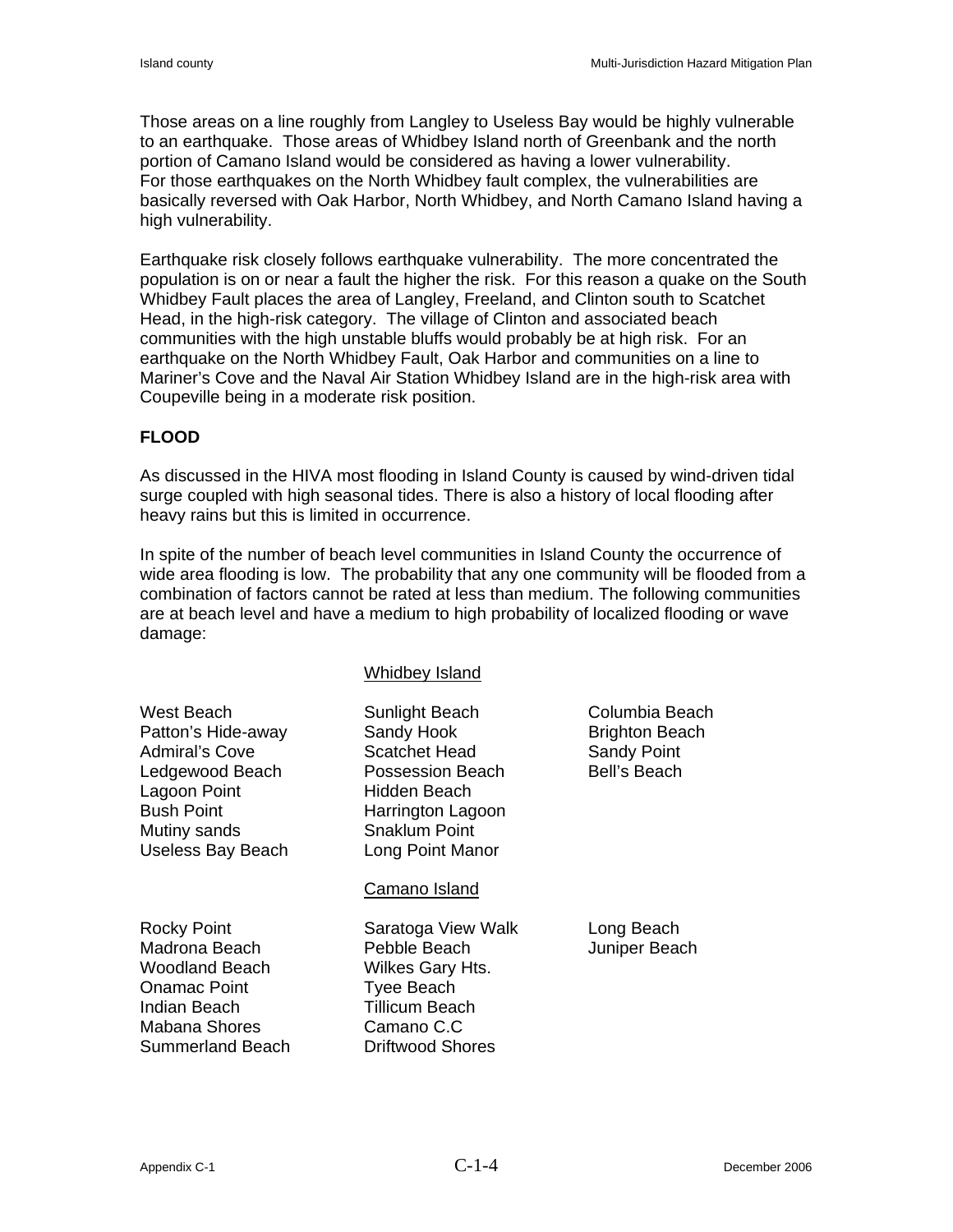There are other communities on or near the beach but due to their location on beaches not subject to high winds; the probability of them facing the combined conditions for tidal surge flooding is low.

## **LANDSLIDE**

There are many areas in Island County, primarily coastal bluffs that are prone to slide or slump. The probability of a landslide occurrence should be rated as high for nearly all these areas. The probability of a slide increases if there is a prolonged period of steady rain. The mechanics of local slides are described in the HIVA, but essentially increased ground water acts as a lubricant between impervious soil layers so the vulnerability to landslides varies with ground water content, the types of soil material involved, the angle of the slope face, and the amount of vegetation covering the slope or bluff.

Several areas in Island County are actively moving at this time or have subsided in recent years. The risk in these areas is high:

Driftwood Lane in Ledgewood Beach Slope above Hidden Beach Drive, Beachcombers Hidden Beach Slope above Whidbey Shores at East Point Scatchet Head Area above Columbia Beach Area in the vicinity of Useless Bay Bluff below Scenic Heights Road, Oak Harbor Camano Head Tyee Beach Vicinity Pebble Beach

Some areas of high bluff that should be rated as having a medium vulnerability to landslide are:

West Beach of Whidbey Island vicinity of Evendown Bluff above Lagoon Point Shores Bluff above Bush Point Double Bluff Bluff above Bell's Beach Bluff above Possession Beach Bluff above Tillicum Beach

There are other areas in the county that are vulnerable to slide but may be on undeveloped inaccessible land or state park land.

Landslide risk is obviously high in those areas that are currently observed to be moving. Several of these are in residential areas with structures both above and below the slope. The areas of medium vulnerability also have structures above or below the potential slide increasing the likely loss if a slide does occur.

### **SEVERE STORM**

Of the eight natural hazards to which the majority of Island County is vulnerable, a severe wind and rainstorm is the most common hazard with some wind damage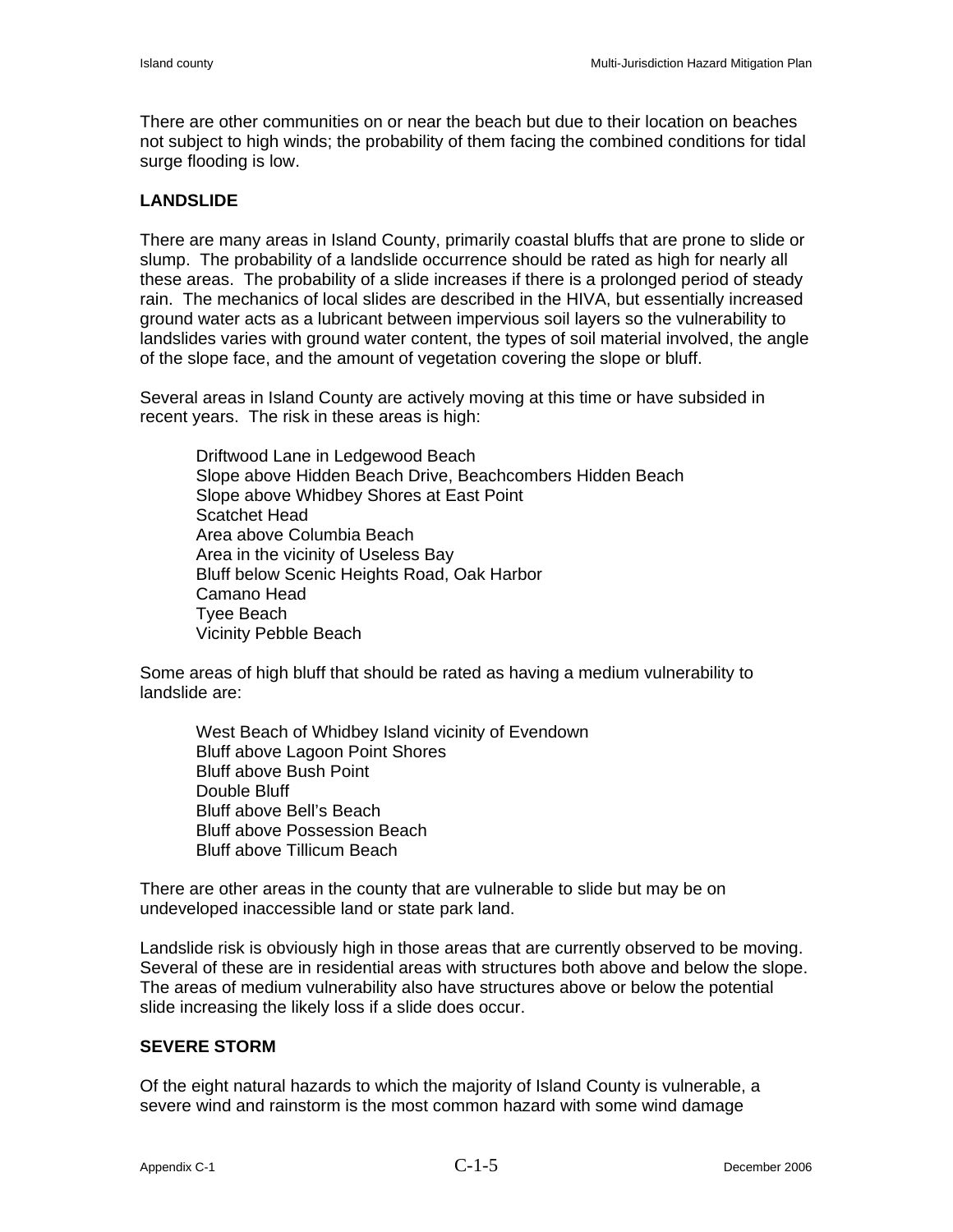occurring on a yearly basis. The predominant north-south orientation of Whidbey and Camano Islands and the normal west to east wind pattern makes the impact of wind on the island asymmetric – strong winds on the west and south coasts, lighter wind on the east and north coasts. Therefore the risk of windstorm damage is higher for communities and property on the west and south coasts. This was the case in February of 2006 when the region was hit by extreme winds out of the southwest.

A second aspect of the geographical setting is that most of the county is tree covered. Residences and businesses are located in close proximity to large tree stands, except in some areas of the incorporated towns and Freeland. The result is that most county residential structures and roads have a large exposure to damage; utility interruption and blockage from tree blow down. When heavy rain has saturated the soil, risk of tree blow down rises along with landslides and local flooding from rain ponding. Finally, as discussed previously, high wind often can push high tides and floating debris over bulkheads into beach communities.

### **TSUNAMI**

There is no first-hand tsunami experience for the area of Island County. There is a fair amount of scientific data for prehistoric tsunami exposure. The probability of a tsunami impacting Island County is rated medium only because there hasn't been one in the historical period. However, there have been tsunamis in other parts of Puget Sound.

Vulnerability to a tsunami caused by Subduction on the Cascadia Plate is rated as high for those areas of northwest Whidbey Island that face the Strait of San de Fuca. Those county areas rated as having a high or medium vulnerability to tidal flooding also face a high risk of tsunami damage after a severe earthquake within Puget Sound. Some high bluff areas are also vulnerable to landslides caused by a tsunami eroding the base of the bluff.

### **VOLCANO**

The probability of Island County receiving any impact from an erupting Cascade volcano, especially Mount Baker, is low. The Cascade volcanoes are not dead either technically or historically and so an eruption is a remote but possible event.

Island County vulnerability to such an eruption is low. The predominant wind direction from west to east means that most ash, smoke, and toxic gases would be blown away from the county. A USGS Cascades Volcano Observatory technical study of the potential volcanic hazards from Mount Baker indicates that blast and other explosive products of an eruption would not reach Island County. However other aspects of a local eruption might - these aspects include eruption-connected earthquakes, sieches, and potable water source impacts if upriver slides and eruption products foul the Skagit River. These would impact the county in the form power and water utility disruptions, transportation disruptions, and other supporting service impacts. The overall risk to the county from a Mount Baker volcanic eruption or other Cascade volcano eruption is considered low.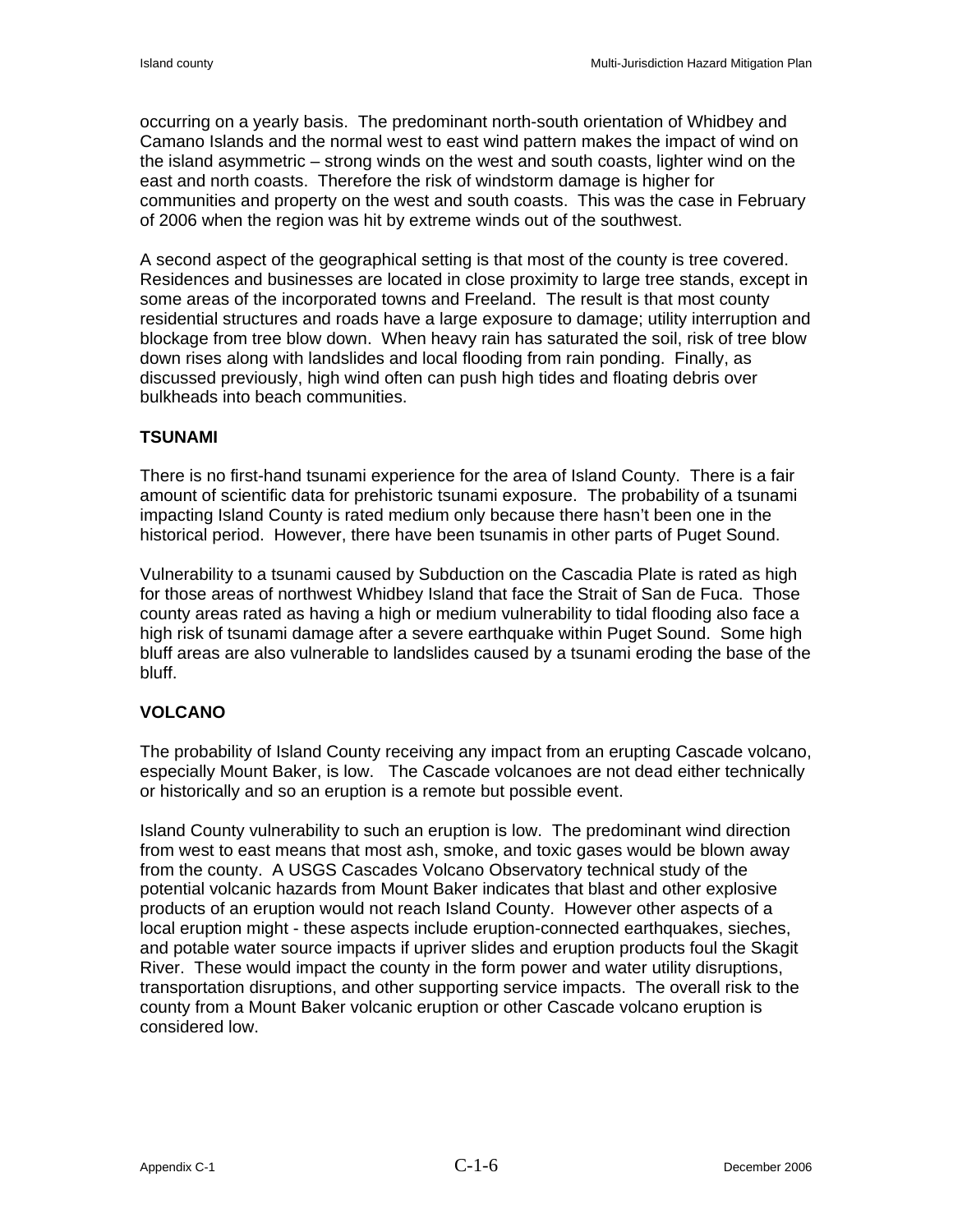### **INTERFACE FIRE**

As mentioned earlier, Island County is largely forest covered with communities and residences dispersed in these woods. Given these factors, all of the county except for the urban portions of the three towns and Naval Air Station Whidbey Island (NASWI) are highly vulnerable or at risk to wildland fire or interface fire.

While there hasn't been a serious or large wildland or interface fire in some years, risk factors increase with residential growth, dry hot summers, and increased fuel accumulation. Additionally, wildland firefighting resources on either island are limited. If additional firefighting equipment is required, the limited access on and off Whidbey and Camano Islands adds to risk by extending response times. Also, other than seawater, firefighting water availability and distribution in many areas of the two islands is severely limited.

### **NEIGHBORHOOD PROFILE AND VULNERABILITY INFORMATION**

Information about many of the county neighborhoods and the hazards they face are contained in the next two appendices. Appendix B-3, Neighborhood Characteristics was derived from information accumulated in Mitigation 20/20 databases. The data was derived from census data and DEM area on-site surveys. The information is intended to be descriptive and generalized for the area.

Appendix B-4, At Risk Areas, lists many of the neighborhoods mentioned in the previous hazard analysis and lists the most significant or hazards with the most risk that they face. Again, this is a generalized view and all areas may have other hazards based on local factors.

### **Multi-Hazard Mitigation Initiatives**

#### *Multi-Hazard Initiative #1*

Continue implementation of the public education program within Island County to educate citizens about the hazards faced in Island County and the appropriate preparedness and response measures.

| <b>LEAD AGENCY:</b> | Island County Department of Emergency Management       |
|---------------------|--------------------------------------------------------|
|                     | <b>FUNDING SOURCE: Pre-Disaster Mitigation Program</b> |
|                     | Emergency Management Program Grant                     |
| TIME-LINE:          | Short Term within three years of funding               |

#### **Multi-Hazard Initiative #2**

Continue and expand Community Emergency Response Team (CERT) Training. Involve CERT teams in local exercises and training with first responders.

| <b>LEAD AGENCY:</b> | Island County Department of Emergency Management       |
|---------------------|--------------------------------------------------------|
|                     | <b>FUNDING SOURCE: Pre-Disaster Mitigation Program</b> |
|                     | <b>Homeland Security Grant Program</b>                 |
| TIME-LINE:          | Short Term, within three years of funding              |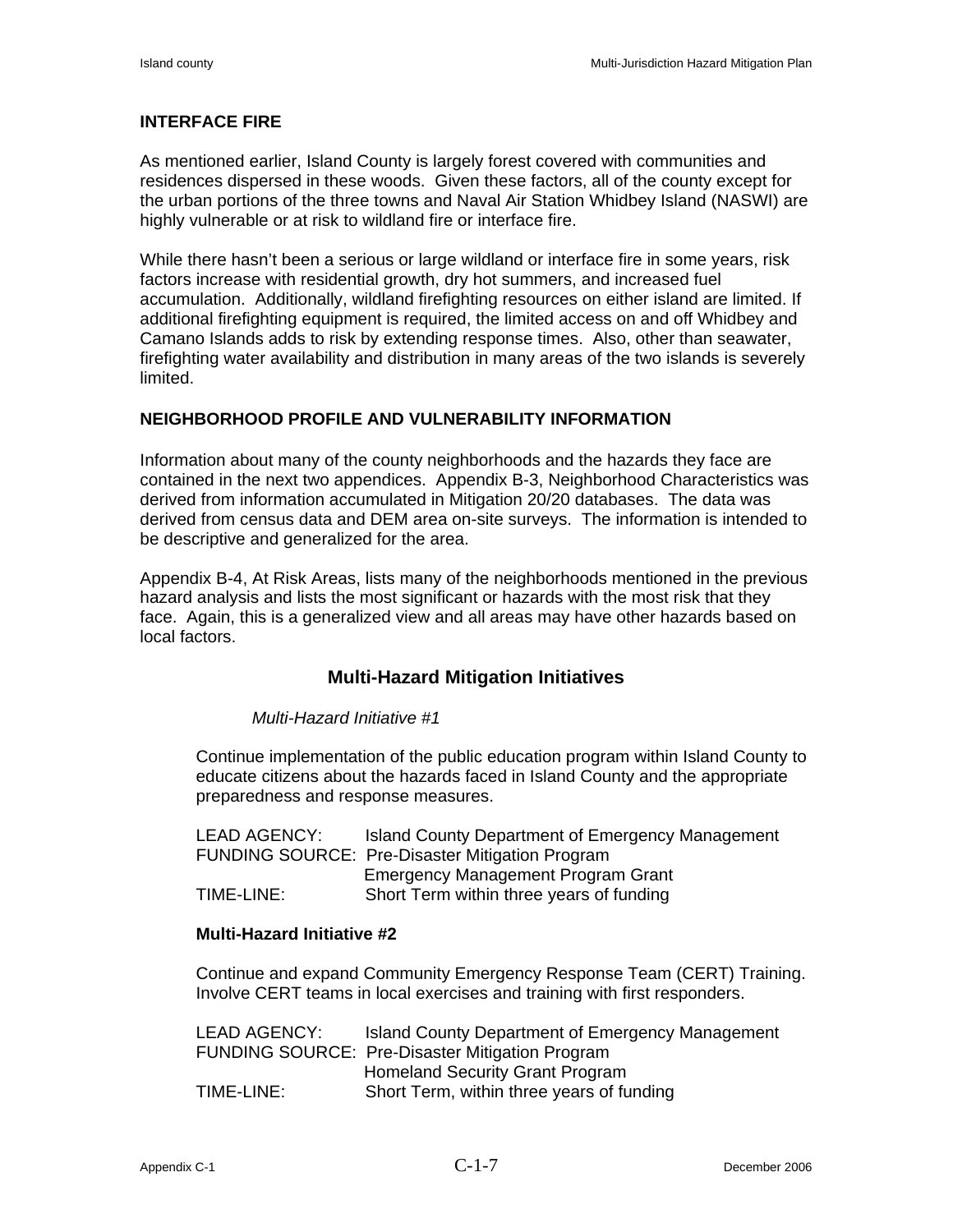#### **Multi-Hazard Initiative #3**

Implement a program to provide emergency power for all critical facilities and infrastructure to include telecommunications systems, water utilities, and designated emergency shelters.

LEAD AGENCY: Island County Department of Emergency Management FUNDING SOURCE: Pre-Disaster Mitigation Program TIME-LINE: Short Term, within three years of funding

### **Multi-Hazard Initiative #4**

Prepare a coordinated plan for the emergency control and distribution of fuels both automotive and heating fuels in case of the prolonged interruption of normal distribution to Island County locations.

LEAD AGENCY: Island County Department of Emergency Management FUNDING SOURCE: Pre-Disaster Mitigation Program TIME-LINE: Long Term, with in three years of funding

### **Multi-Hazard Initiative #5**

Plan for and implement an expanded solid waste facility on Camano Island to accommodate debris. The current facility cannot accommodate the collection and storage of storm debris in any above normal quantity.

LEAD AGENCY: Island County Department of Emergency Management FUNDING SOURCE: Pre-Disaster Mitigation Program TIME-LINE: Long Term, more than three years from funding

#### **Multi-Hazard Initiative #6**

Evaluate current coverage and equipment and provide a strategic emergency communications plan that provides better coverage to all areas of Island County for first responders and emergency amateur radio communications.

| <b>LEAD AGENCY:</b> | Island County Department of Emergency Management       |
|---------------------|--------------------------------------------------------|
|                     | Island Communications (ICOM 911)                       |
|                     | <b>FUNDING SOURCE: Pre-Disaster Mitigation Program</b> |
| TIME-LINE:          | Long Term, more than three years from funding          |

### **Earthquake**

• Implement a review of designated emergency shelter structural and utility readiness for occupancy after a significant earthquake.

> Lead Agency: Island County Department of Emergency Management Funding Source: Pre-Disaster Mitigation Program Time-Line: Short Term, within three years of funding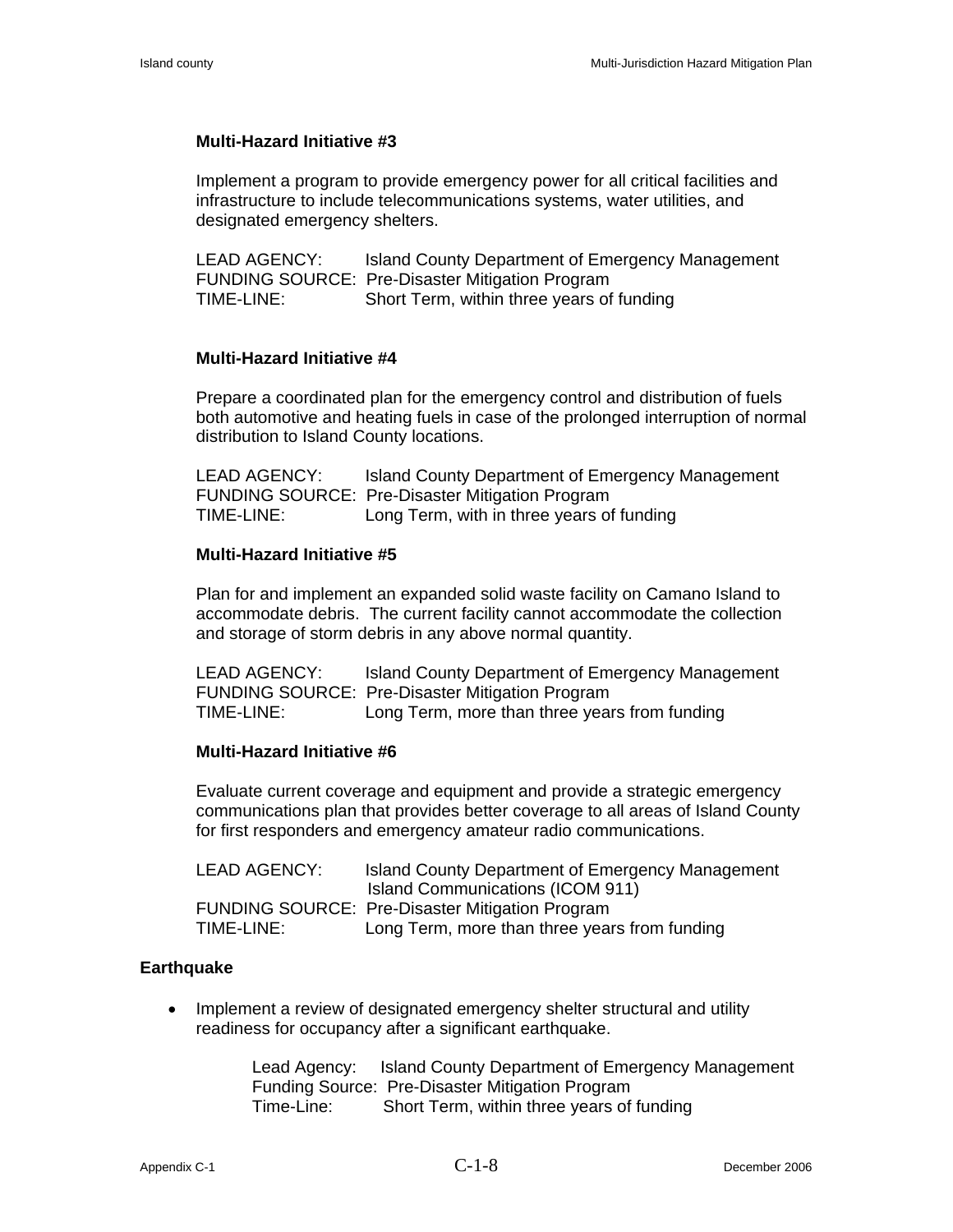• Study and retrofit county owned facilities to better withstand damage from a major earthquake.

> Lead Agency: Island County Facilities Maintenance Department Funding Source: Pre-Disaster Mitigation Program Hazard Mitigation Grant Program Time-Line: Long Term, more than three years from funding

• Analyze options and acquire resources for alternate forms of transportation access to Camano Island should SR 532 or either of the two highway bridges becomes unserviceable.

| Lead Agency: | <b>Island County Public Works Department</b>    |
|--------------|-------------------------------------------------|
|              | Funding Source: Pre-Disaster Mitigation Program |
|              | <b>Hazard Mitigation Grant Program</b>          |
| Time-Line:   | Long Term, more than three years from funding   |

### **Flood**

Evaluate and enhance the current capital improvements program (CIP) for county roads and drainage projects to provide better flood control in known tidal flood problem areas.

| Lead Agency: | Island County Public Works Department           |
|--------------|-------------------------------------------------|
|              | Funding Source: Pre-Disaster Mitigation Program |
|              | <b>Hazard Mitigation Grant Program</b>          |
| Time-Line:   | Long Term, more than three years from funding   |

### **Landslide**

• Provide steep slope stability project funding or relocation funding for county roads with histories of instability.

| Lead Agency: | <b>Island County Public Works Department</b>    |
|--------------|-------------------------------------------------|
|              | Funding Source: Pre-Disaster Mitigation Program |
|              | <b>Hazard Mitigation Grant Program</b>          |
| Time-Line:   | Long Term, more than three years from funding   |

• Provide steep slope stability advice and education to owners of structures above steep bluffs or below steep bluffs. Increase monitoring of county bluffs involving beach communities or access to beach communities.

> Lead Agency: Island County Public Works Department Funding Source: Pre-Disaster Mitigation Program Hazard Mitigation Grant Program Time-Line: Long Term, more than three years from funding